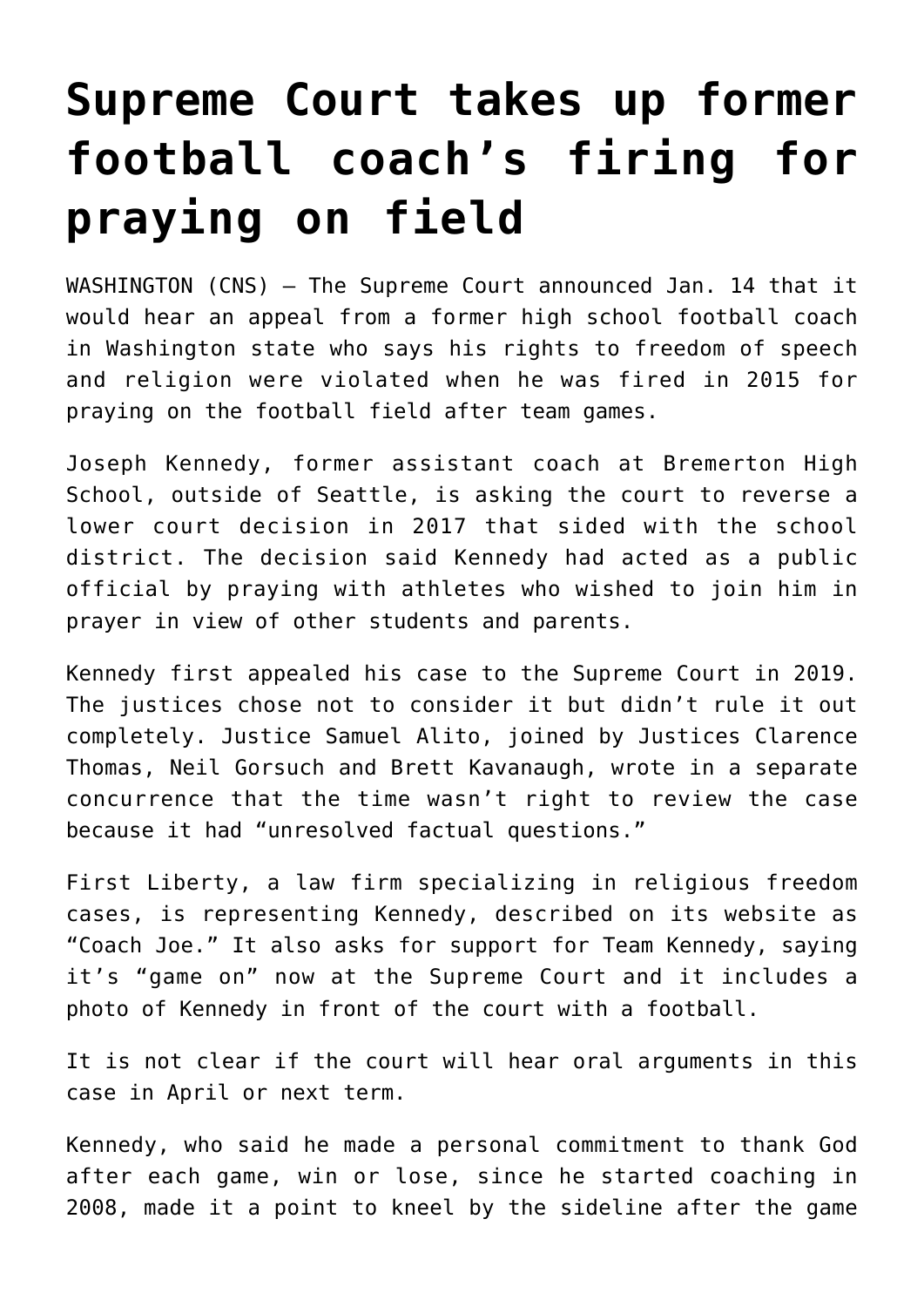by himself for quiet prayer. Eventually he was joined in this practice by many of the team members.

One player's parent said their son, an atheist, felt like he had to join in prayer or face potential loss of playing time.

School district officials told Kennedy to stop the postgame prayers in keeping in line with the Constitution's establishment clause prohibiting the government from favoring one religion over another.

Kennedy asked the school to just give him 15 seconds to kneel on the field for silent prayer when the players were off the field, which the school district officials denied, calling it a violation of policy.

Instead, the school district offered to give the coach a private space to pray or said it would allow him to pray after the crowd had left the stadium.

A description of the case from scotusblog.com, a website about the Supreme Court, said Kennedy's announcement that he would not comply prompted a large group of supporters — including parents, a state legislator, and members of both teams — to join him at the 50-yard line after a game in October 2015.

After that, the school district placed Kennedy on paid administrative leave. During a performance review, the head football coach said Kennedy shouldn't be rehired because he violated the school district's policy.

Kennedy did not seek to be rehired for the coaching position and instead filed a lawsuit in federal District Court claiming the school district violated his First Amendment rights.

The lower court sided with the school district, which led Kennedy to the Supreme Court in 2019 and again last year, pleading his case, which has gained some national attention.

He told the justices the ruling against him by the U.S. Court